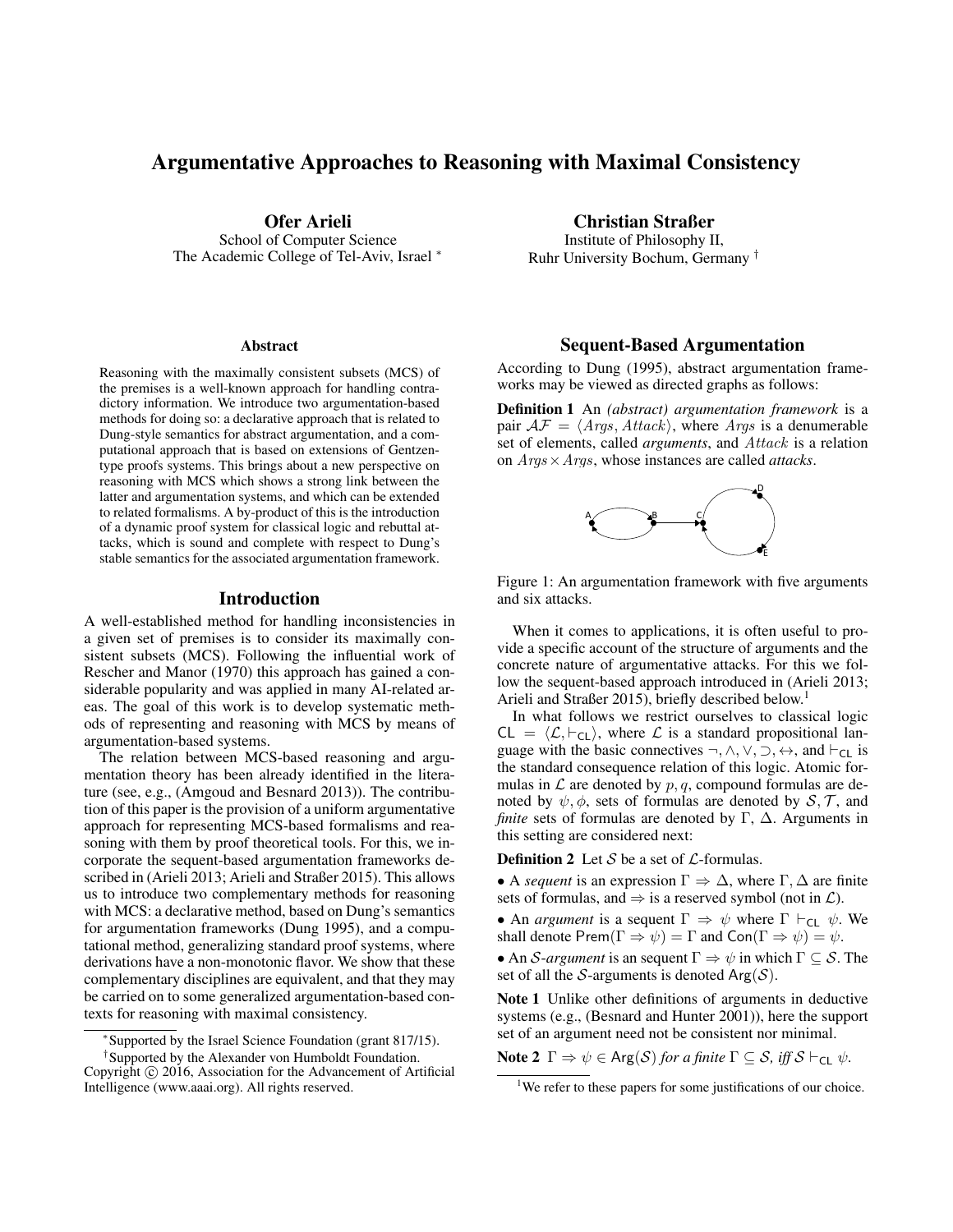We shall use Gentzen's sequent calculus LK (Gentzen 1934) for constructing arguments from simpler arguments (see Figure 2). This is done by *inference rules* of the form:

$$
\frac{\Gamma_1 \Rightarrow \Delta_1 \dots \Gamma_n \Rightarrow \Delta_n}{\Gamma \Rightarrow \Delta}.
$$
 (1)

In what follows we shall say that the sequents  $\Gamma_i \Rightarrow \Delta_i$  $(i = 1, \ldots, n)$  are the *conditions* (or the *prerequisites*) of the rule in (1), and that  $\Gamma \Rightarrow \Delta$  is its *conclusion*.<sup>2</sup>

| <b>Axioms:</b>           |                                                                                                                                                                                                                                                                                                | $\psi \Rightarrow \psi$                                                                                                                    |  |                                                                                                         |
|--------------------------|------------------------------------------------------------------------------------------------------------------------------------------------------------------------------------------------------------------------------------------------------------------------------------------------|--------------------------------------------------------------------------------------------------------------------------------------------|--|---------------------------------------------------------------------------------------------------------|
| <b>Structural Rules:</b> |                                                                                                                                                                                                                                                                                                |                                                                                                                                            |  |                                                                                                         |
| Weakening:               |                                                                                                                                                                                                                                                                                                | $\frac{\Gamma \Rightarrow \Delta}{\Gamma, \Gamma' \Rightarrow \Delta, \Delta'}$                                                            |  |                                                                                                         |
| Cut:                     |                                                                                                                                                                                                                                                                                                | $\frac{\Gamma_1 \Rightarrow \Delta_1, \psi \qquad \Gamma_2, \psi \Rightarrow \Delta_2}{\Gamma_1, \Gamma_2 \Rightarrow \Delta_1, \Delta_2}$ |  |                                                                                                         |
| <b>Logical Rules:</b>    |                                                                                                                                                                                                                                                                                                |                                                                                                                                            |  |                                                                                                         |
|                          | $[\wedge \Rightarrow] \frac{\Gamma, \psi, \varphi \Rightarrow \Delta}{\Gamma, \psi \wedge \varphi \Rightarrow \Delta} \qquad [\Rightarrow \wedge] \frac{\Gamma \Rightarrow \Delta, \psi \Gamma \Rightarrow \Delta, \varphi}{\Gamma \Rightarrow \Delta, \psi \wedge \varphi}$                   |                                                                                                                                            |  |                                                                                                         |
|                          | $[\vee \Rightarrow] \quad \frac{\Gamma, \psi \Rightarrow \Delta \quad \Gamma, \varphi \Rightarrow \Delta}{\Gamma, \psi \vee \varphi \Rightarrow \Delta} \quad [\Rightarrow \vee] \quad \frac{\Gamma \Rightarrow \Delta, \psi, \varphi}{\Gamma \Rightarrow \Delta, \psi \vee \varphi}$          |                                                                                                                                            |  |                                                                                                         |
|                          | $[\Box \Rightarrow] \quad \frac{\Gamma \Rightarrow \psi, \Delta \quad \Gamma, \varphi \Rightarrow \Delta}{\Gamma, \psi \supset \varphi \Rightarrow \Delta} \quad [\Rightarrow \supset] \quad \frac{\Gamma, \psi \Rightarrow \varphi, \Delta}{\Gamma \Rightarrow \psi \supset \varphi, \Delta}$ |                                                                                                                                            |  |                                                                                                         |
|                          | $[\neg \Rightarrow] \quad \frac{\Gamma \Rightarrow \Delta, \psi}{\Gamma, \neg \psi \Rightarrow \Delta}$                                                                                                                                                                                        |                                                                                                                                            |  | $[\Rightarrow \neg] \quad \frac{\Gamma, \psi \Rightarrow \Delta}{\Gamma \Rightarrow \Delta, \neg \psi}$ |

Figure 2: The proof system  $LK$ 

Attack rules allow for the elimination of sequents. We shall denote by  $\Gamma \neq \psi$  the elimination of  $\Gamma \Rightarrow \psi$ . Alternatively,  $\overline{s}$  denotes the elimination of  $s$ . Now, a *sequent elimination rule* (or an *attack rule*) resembles an inference rule, except that its conclusion is a discharging of one condition:

$$
\frac{\Gamma_1 \Rightarrow \Delta_1, \dots, \Gamma_n \Rightarrow \Delta_n}{\Gamma_n \neq \Delta_n}.
$$
 (2)

The prerequisites of attack rules usually consist of three ingredients. The first sequent in the rule's prerequisites is the "attacking" sequent, the last sequent is the "attacked" sequent, and the other prerequisites are the conditions for the attack. In this view, conclusions of sequent elimination rules are the eliminations of the attacked arguments.

The elimination rule that we shall use is the following:

$$
\text{Undercut:}\qquad \frac{\Gamma_1 \Rightarrow \psi_1 \quad \Rightarrow \psi_1 \leftrightarrow \neg \bigwedge \Gamma_2' \quad \Gamma_2, \Gamma_2' \Rightarrow \psi_2}{\Gamma_2, \Gamma_2' \not\Rightarrow \psi_2}
$$

This rule (sometimes called Ucut for short) is a sequentbased variation of a rule with a similar name that has been considered in the literature of logical argumentation frameworks (see, e.g., (Pollock 1992; Besnard and Hunter 2001)). We refer to (Arieli and Straßer 2015) for a list of further sequent elimination rules that are useful in other contexts.

**Definition 3** Let S be a set of formulas and let  $\theta$  be a substitution.

• An inference rule of the form of (1) is Arg(S)*-applicable* if for every  $1 \leq i \leq n$ ,  $\theta(\Gamma_i) \Rightarrow \theta(\Delta_i)$  is *LK*-provable.

• An elimination rule of the form of (2) is Arg(S)*-applicable* if  $\theta(\Gamma_1) \Rightarrow \theta(\Delta_1)$  and  $\theta(\Gamma_n) \Rightarrow \theta(\Delta_n)$  are in Arg(S) and for every  $1 < i < n$ ,  $\theta(\Gamma_i) \Rightarrow \theta(\Delta_i)$  is LK-provable.

In the second case above we say that  $\theta(\Gamma_1) \Rightarrow \theta(\Delta_1)$  *attacks*  $\theta(\Gamma_n) \Rightarrow \theta(\Delta_n)$ . Note that the attacker and the attacked sequents must be elements of Arg $(S)$ .<sup>3</sup>

Sequent-based argumentation frameworks for classical logic and Undercut are now defined as follows:

Definition 4 The *sequent-based argumentation framework* for S is the framework  $\mathcal{AF}(S) = \langle \text{Arg}(S), \text{Attack} \rangle$  where  $(s_1, s_2) \in \text{Attack iff } s_1 \text{ Undercut-attacks } s_2.$ 

#### Reasoning with MCS

To provide argumentative approaches for reasoning with inconsistent premises by their maximally consistent subsets we need to capture the following entailments:

**Definition 5** Let  $S$  be a set of formulas. We denote by  $Cn(S)$  the transitive closure of S with respect to classical logic and by  $MCS(S)$  the set of all the maximally consistent subsets of  $S$ . We denote:

- $S\sim_{\text{mcs}}\psi$  iff  $\psi \in \text{Cn}(\bigcap \text{MCS}(\mathcal{S})).$
- $S\sim_{\cup \text{mcs}}\psi$  iff  $\psi \in \bigcup_{\mathcal{T} \in \text{MCS}(\mathcal{S})} \text{Cn}(\mathcal{T})$ .

### Approach I: Using Dung-Style Semantics

Our first approach of using sequent-based argumentation for computing the entailments of Definition 5 is based on Dung's semantics for abstract argumentation frameworks. Given a framework  $AF$  (Definition 1), a key issue in its understanding is the question what combinations of arguments (called *extensions*) can collectively be accepted from AF. According to Dung (1995), this is determined as follows:

**Definition 6** Let  $AF = \langle Args, Attack\rangle$  be an argumentation framework, and let  $\mathcal{E} \subseteq \text{Arg} s$ .

• E *attacks* an argument A if there is an argument  $B \in \mathcal{E}$ that attacks A (i.e.,  $(B, A) \in Attack$ ). The set of arguments that are attacked by  $\mathcal E$  is denoted  $\mathcal E^+$ .

•  $\mathcal E$  *defends*  $A$  if  $\mathcal E$  attacks every argument that attacks  $A$ .

 $\bullet \mathcal{E}$  is called *conflict-free* if it does not attack any of its elements (i.e.,  $\mathcal{E}^+ \cap \mathcal{E} = \emptyset$ ),  $\mathcal E$  is *admissible* if it is conflict-free and defends all of its elements, and  $\mathcal E$  is *complete* if it is admissible and contains all the arguments that it defends.

• The minimal complete subset of  $A \, r \, gs$  is called the *grounded extension* of AF, and a maximal complete subset of Args is called a *preferred extension* of AF. A complete set *E* is called a *stable extension* of  $\mathcal{AF}$  if  $\mathcal{E} \cup \mathcal{E}^+ = \text{A} \text{rg}$ . • We write  $Adm(\mathcal{AF})$  [respectively:  $Cmp(\mathcal{AF})$ , Prf $(\mathcal{AF})$ ,  $Stb(AF)$  for the set of all the admissible [respectively: complete, preferred, stable extensions of  $A\mathcal{F}$  and  $Grd(A\mathcal{F})$ for the unique grounded extension of  $A\mathcal{F}$ .

<sup>&</sup>lt;sup>2</sup>As usual, axioms are treated as inference rules without conditions, i.e., they are rules of the form  $\frac{}{\Gamma \Rightarrow \Delta}$ .

<sup>&</sup>lt;sup>3</sup>This requirement prevents situations in which, e.g.,  $\neg p \Rightarrow \neg p$ attacks  $p \Rightarrow p$  (by Undercut), although  $S = \{p\}.$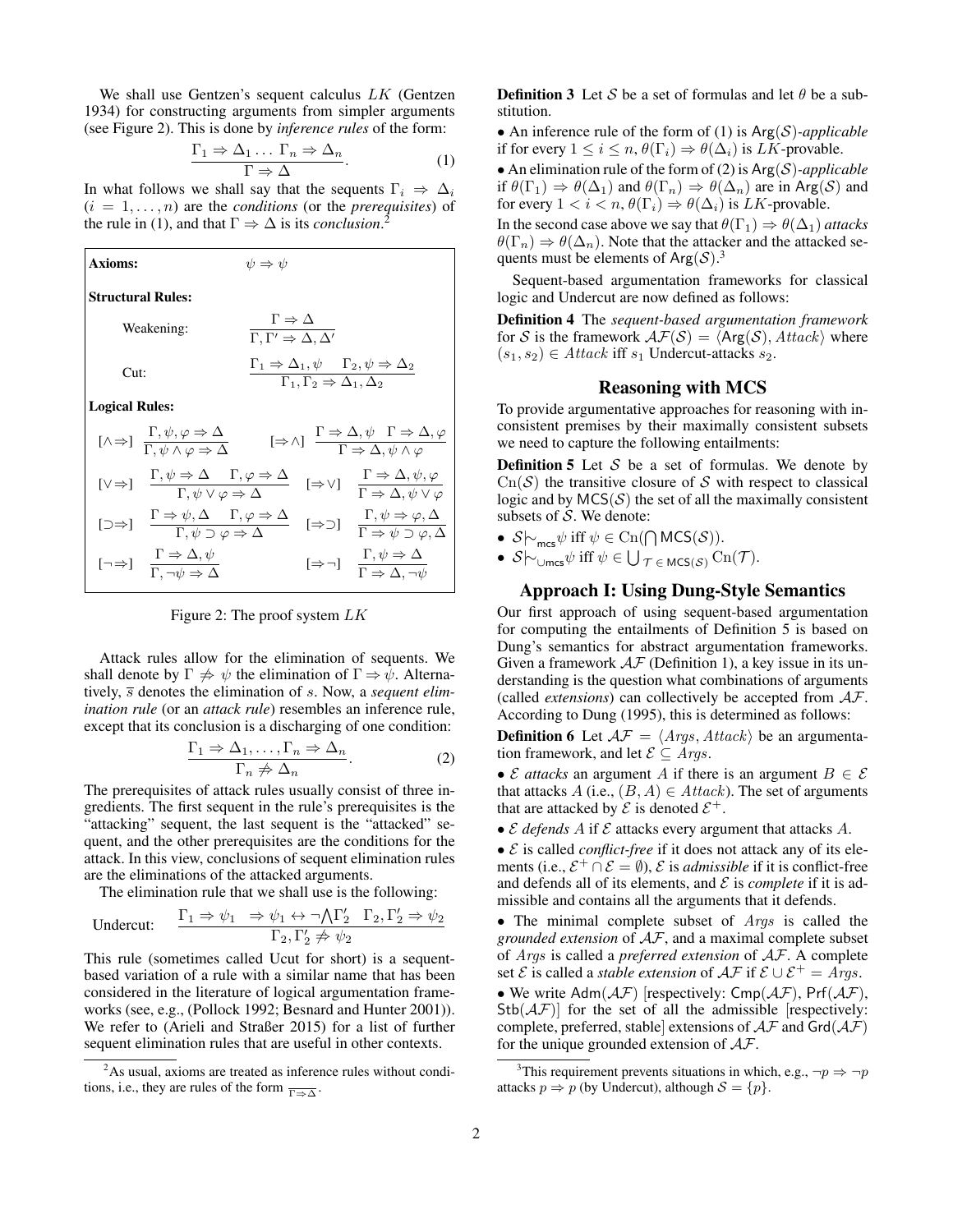**Example 1** In Figure 1,  $\emptyset$ ,  $\{A\}$ ,  $\{B\}$  and  $\{B, D\}$  are admissible,  $\emptyset$ ,  $\{A\}$ , and  $\{B, D\}$  are complete,  $\emptyset$  is grounded,  ${A}$  and  ${B, D}$  are preferred, and  ${B, D}$  is stable.

**Definition 7** Let  $AF(S) = \langle Arg(S), Attack \rangle$  be a sequent*based argumentation framework. We denote:*

- *S*  $\downarrow$ <sub>or</sub>  $\psi$  *if there is s* ∈ Grd( $\mathcal{AF}(S)$ ) *and* Con(*s*) =  $\psi$ .
- $S \vdash_{\cap \text{prf}} \psi$  *if there is*  $s \in \bigcap \text{Prf}(\mathcal{AF}(S))$  *and*  $\text{Con}(s) = \psi$ *.*
- $S\sim_{\cap \text{stb}} \psi$  *if there is*  $s \in \bigcap \text{Stb}(\mathcal{AF}(S))$  *and*  $\text{Con}(s) = \psi$ *.*
- $S \vdash_{\bigcup_{\text{prf}}} \psi$  *if there is*  $s \in \bigcup \text{Prf}(\mathcal{AF}(S))$  *and*  $\text{Con}(s) = \psi$ *.*
- $S \sim_{\cup \text{stb}} \psi$  *if there is*  $s \in \bigcup \text{Stb}(\mathcal{AF}(S))$  *and*  $\text{Con}(s) = \psi$ *.*

The relation between Dung's semantics for sequent-based frameworks and MCS-reasoning is shown next:<sup>4</sup>

**Proposition 1** *Let*  $S$  *be a set of formulas and*  $\psi$  *a formula.* 

*1.*  $S \sim_{\text{gr}} \psi$  *iff*  $S \sim_{\text{Orf}} \psi$  *iff*  $S \sim_{\text{cr}} \psi$  *iff*  $S \sim_{\text{mcs}} \psi$ .

2.  $S \sim_{\cup \text{prf}} \psi \text{ iff } S \sim_{\cup \text{stb}} \psi \text{ iff } S \sim_{\cup \text{mrc}} \psi.$ 

**Corollary 1** *Let*  $S$  *be a set of formulas and*  $\psi$  *a formula.* 

- *1. If*  $S \sim_{\text{porf}} \psi$  *and*  $\psi \vdash_{\text{CL}} \varphi$  *then*  $S \sim_{\text{porf}} \varphi$ *.*
- *2. If*  $S \sim \bigcap_{\text{Dorf}} \psi$  *then*  $S \not\sim \bigcap_{\text{Dorf}} \neg \psi$ *.*
- *3. If*  $S \sim \bigcap_{\text{Opt}} \psi$  *and*  $S \sim \bigcap_{\text{Opt}} \varphi$  *then*  $S \sim \bigcap_{\text{Opt}} \psi \wedge \varphi$ *.*
- *4. If*  $S \sim \bigcap_{\text{Conf}} \psi$  *or*  $S \sim \bigcap_{\text{OPT}} \varphi$  *then*  $S \sim \bigcap_{\text{OPT}} \psi \vee \varphi$ .
- *5. If*  $S \sim \frac{}{C}$   $\sim$   $\frac{1}{\sqrt{C}}$  *or*  $S \sim \frac{}{C}$  *orf*  $\psi$   $\supset \varphi$ *.*
- *6.*  $S \sim_{\text{Opt}} \psi$  *iff*  $\{\phi \mid S \sim_{\text{Opt}} \phi\} \sim_{\text{opt}} \psi$ .
- *7. Items 1–6 above hold also for*  $\sim_{\text{Ostb}}$  *and*  $\sim_{\text{gr}}$ *.*

## Approach II: Using Dynamic Derivations

The second argumentation-based approach for reasoning with MCS is a proof-theoretical one.

**Definition 8** A (proof) *tuple* is a quadruple  $\langle i, s, J, A \rangle$ , where  $i$  (the tuple's index) is a number,  $s$  (the tuple's sequent) is either a sequent or an eliminated sequent, J (the tuple's justification) is a string, and A (the attacker of the tuple's sequent) is the empty set or a singleton (of a sequent).

Proofs in our case are sequences of tuples obtained by applications of rules in LK and applications of Undercut.

Definition 9 A *simple* (dynamic) *derivation* (for a set S of formulas) is a finite sequence  $\mathcal{D} = \langle T_1, \dots, T_m \rangle$  of proof tuples, where each  $T_i \in \mathcal{D}$  is of one of the following forms:

• An *introducing tuple for* Γ⇒∆:

$$
T_i = \langle i, \Gamma \Rightarrow \Delta, \text{``R; } i_1, \ldots, i_n \text{''}, \emptyset \rangle,
$$

where  $\mathcal{R} \in LK$  is Arg(S)-applicable for a substitution  $\theta$ , the numbers  $i_1, \ldots, i_n < i$  are indexes of introducing tuples for the  $\theta$ -substitutions of the conditions of  $\mathcal{R}$ , and  $\Gamma \Rightarrow \Delta$  is the  $\theta$ -substitution of the conclusion of  $\mathcal{R}$ .

• An *eliminating tuple of*  $\Gamma_2 \Rightarrow \psi_2$ :

 $T_i = \langle i, \Gamma_2 \nRightarrow \psi_2$ , "Ucut;  $i_1, j, i_2$ ",  $\Gamma_1 \Rightarrow \psi_1 \rangle$ ,

where  $\Gamma_1 \Rightarrow \psi_1$  Ucut-attacks  $\Gamma_2 \Rightarrow \psi_2$ , and there are introducing tuples for the sequents  $\Gamma_1 \Rightarrow \psi_1, \Gamma_2 \Rightarrow \psi_2$ , and  $\Rightarrow \psi_1 \leftrightarrow \neg \bigwedge \Gamma'_2$  (for  $\Gamma'_2 \subseteq \Gamma_2$ ), whose indexes are, respectively,  $i_1$ ,  $i_2$ , and  $j$  (all of which are less than  $i$ ).

Given a simple derivation  $D$ ,  $Top(\mathcal{D})$  is the tuple with the highest index in  $D$  and Tail $(D)$  is the simple derivation  $D$ without  $\text{Top}(\mathcal{D})$ . To indicate that the validity of a derived sequent (in a simple derivation) is in question due to attacks on it, we need the following evaluation process.

**Definition 10** Given a simple derivation  $D$ , the algorithm in Figure 3 computes three sets:  $Elim(D)$  – eliminated sequents whose attacker is not already eliminated,  $Attack(\mathcal{D})$  – the sequents that attack a sequent in  $Elim(\mathcal{D})$ , Accept $(\mathcal{D})$  – the derived sequents in  $D$  that are not in  $Elim(D)$ .

function Evaluate(D) 
$$
/* D
$$
 – a simple derivation  $*/$   
Attack := Elim := Derived :=  $\emptyset$ ;  
while (D is not empty) do {  
if (Top(D) =  $\langle i, s, J, \emptyset \rangle$ ) then  
Derived := Derived  $\cup \{s\}$ ;  
if (Top(D) =  $\langle i, \overline{s}, J, r \rangle$ ) then  
if  $(r \notin Elim)$  then  
Elim := Elim  $\cup \{s\}$ ; Attack := Attack  $\cup \{r\}$ ;  
 $D := Tail(D)$ ; }  
Accept := Derived – Elim;  
return (Attack, Elim, Accept)



**Definition 11** A simple derivation  $D$  is *coherent*, if there is no sequent that eliminates another sequent, and later is eliminated itself, that is: Attack(D) ∩ Elim(D) =  $\emptyset$ .

Now we are ready to define derivations in our framework.

Definition 12 Let S be a set of formulas. A *(dynamic) derivation* (based on S) is a simple derivation  $D$  of one of the following forms:

- a)  $\mathcal{D} = \langle T \rangle$ , where  $T = \langle 1, s, J, \emptyset \rangle$  is a proof tuple.
- b)  $D$  extends a dynamic derivation by a sequence  $\langle T_1, \ldots, T_n \rangle$  of introducing tuples (of the form  $\langle i, s, J, \emptyset \rangle$ , whose sequents (the s's) are not in Elim(D).
- c) D is a *coherent* extension of a dynamic derivation by a sequence  $\langle T_1, \ldots, T_n \rangle$  of eliminating tuples (of the form  $\langle i, \overline{s}, J, r \rangle$ , whose attacking sequents (the r's) are not Ucut-attacked by a sequent in Accept( $\mathcal{D}$ )  $\cap$  Arg( $\mathcal{S}$ ) and the attack is based on conditions (justifications) in  $\mathcal{D}$ .<sup>5</sup>

One may think of a dynamic derivation as a proof that progresses over derivation steps. At each step the derivation is extended by a 'block' of introducing or eliminating tuples, and the status of the derived sequents is updated accordingly. Derived sequents may be eliminated by new proof tuples, and eliminated sequents may be 'restored' if their attacking tuples are counter-attacked by a new eliminating tuple. The outcomes of a dynamic derivation are defined next.

<sup>&</sup>lt;sup>4</sup>Due to lack of space proofs are omitted.

 $5$ These are sound attacks: by coherence neither of the attacking sequents of the additional elimination tuples is in  $Elim(\mathcal{D})$ , and by the other condition they are not attacked by an accepted sequent.